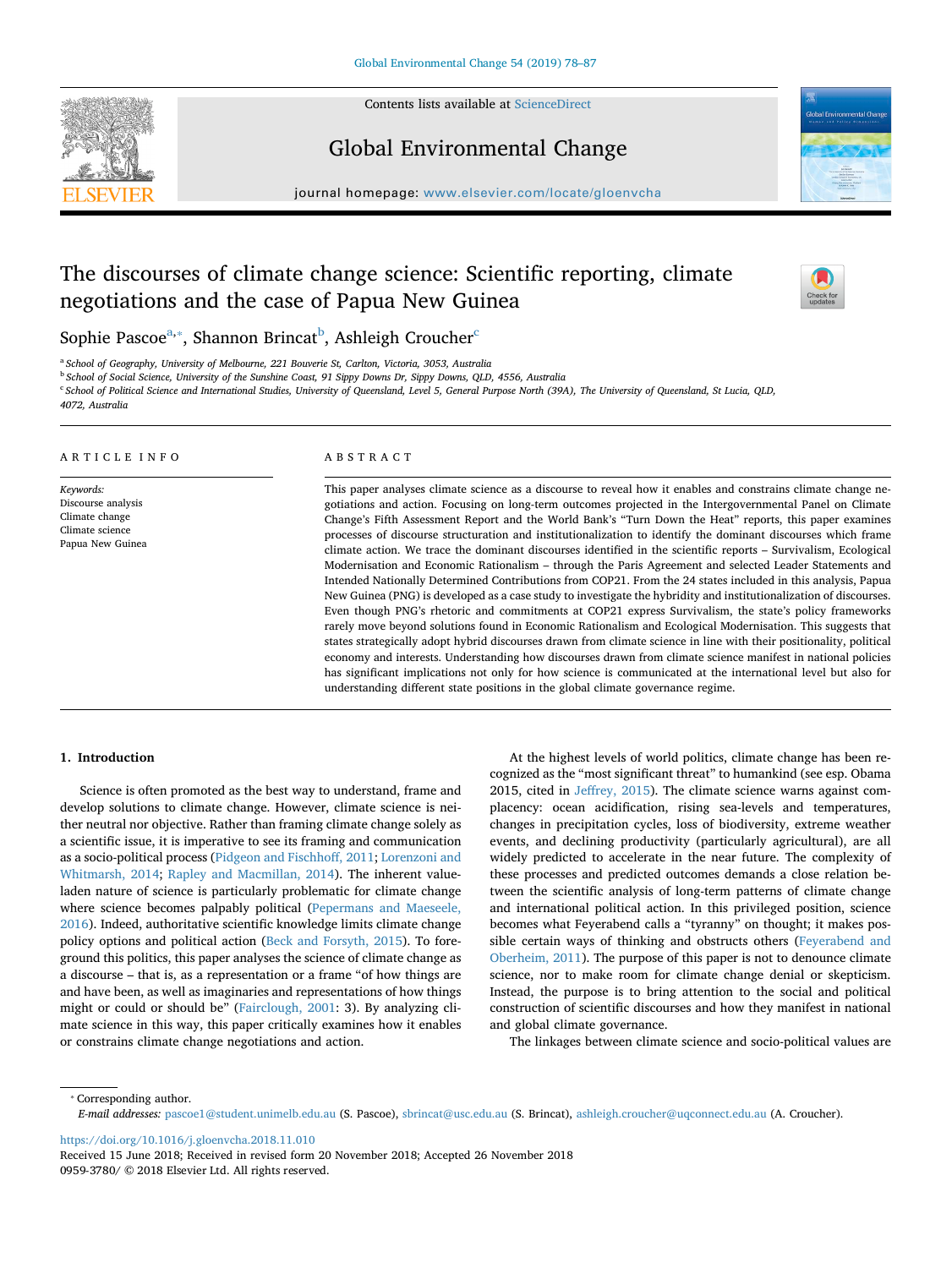particularly visible around the forecasting of long-term patterns of change which determine the timeframes of the causes and effects of climate change. For this reason, we focus on the long-term outcomes of climate change projected in the Intergovernmental Panel on Climate Change's (IPCC) Fifth Assessment Report (herein referenced as the AR5) and the World Bank's "Turn Down the Heat" reports, namely "Why a 4 °C Warmer World Must be Avoided" ([World Bank, 2012\)](#page-9-7) and "Climate Extremes, Regional Impacts, and the Case for Resilience" (World Bank, 2013) (herein referenced as WBR1 and WBR2, respectively). In the AR5, we focus on the chapter on long-term climate change projections and the summary for policy-makers [\(IPCC, 2013, 2014](#page-9-8)). As authoritative sources of climate science, we examine how these reports frame what "might, could or should" be done to address this unfolding ecological crisis. Science has become the key variable defining these "appropriate" commitments and by studying the IPCC and World Bank reports, we can identify the discourses that frame global climate negotiations and national action.

Taken together, the IPCC and World Bank reports are the primary sources for the most authoritative and robust scientific data on climate change. This climate science is routinely adopted by political actors in both domestic and international policy debates. This paper makes several moves to understand this discursive process. The initial section begins with a preliminary discussion about discourse theory and the conceptual framework adopted in our research that combines Critical Discourse Analysis (CDA) and Hajer's (1997) classification of dominant discourses. The following section focuses on discourse structuration – when discourses becomes concentrated amongst actors [\(Hajer, 1997](#page-9-9): 44) – through an analysis of the AR5, WBR1 and WBR2 regarding longterm effects of climate change. Based on this analysis and the identification of discourses in the climate science – namely Survivalism, Ecological Modernisation and Economic Rationalism – the final section concentrates on discourse institutionalization – when discourses become mainstreamed into institutions and organizational practices (Hajer 1997: 44). We trace these discourses from the IPCC and World Bank reports through the COP21 negotiations and resultant Paris Agreement and consider how states have taken up elements of these discourses in their Leaders Statements and Intended Nationally Determined Contributions (INDCs).

In this paper, we analyse the Leader Statements and INDCs for 24 states that participated in COP21; here, the Leader Statement highlights the discourses present in a state's rhetorical and public stance and the INDC offers a concrete measure of the climate change action that flows from these discourses. To varying degrees, most states adopt the discourses of Survivalism, Ecological Modernisation and Economic Rationalism drawn from the climate science. Here, we draw on Janks' (1997) idea of "hybridity" – that texts are actually hybrids that draw on more than one discourse. To understand this hybridity, we develop Papua New Guinea (PNG) as a case study for a number of interrelated reasons: firstly, PNG remains a largely understudied case in the international climate regime; secondly, PNG is uniquely positioned as a Small Island Developing State (SIDS) and a member of the Coalition for Rainforest Nations; and thirdly, because of its stance in the COP climate negotiations, particularly how PNG has become a leading proponent of Reducing Emissions from Deforestation and Forest Degradation (REDD +). Indeed, PNG and Costa Rica first proposed the concept of Reducing Emissions from Deforestation (then known as RED) to the UNFCCC in 2005 as a way to offer economic opportunities to developing countries by commodifying the carbon stored in trees [\(Babon et al., 2014\)](#page-8-1). As well as being an active participant in climate negotiations, PNG has taken action nationally to implement its mitigation and adaptation commitments, including establishing a Climate Change and Development Authority (CCDA) and national climate change policies and strategies. In addition to considering the context of PNG's positionality,

political economy and interests, we develop examples from other states to illustrate the ways that different discourses are taken up and how they often overlap but can also compete. It is this "clash of discourses" that demonstrates the political and ideological forces at work within texts and their social affect ([Janks, 1997](#page-9-10)). Taken together, this analysis of the Paris Agreement, Leader Statements and INDCs from COP21 reveals how the scientific discourses of climate change enable or constrain policy-making and action and how certain discourses may become dominant, even in cases of hybridity.

## **2. Conceptual framework**

#### *2.1. Discourse analysis*

Before we examine the scientific discourses on climate change emerging from the reports of the IPCC and World Bank, it is important to clarify the interpretation of discourses that informs our project. Discourses are a fundamental attribute of all knowledge claims. Best seen as an "ensemble of ideas, concepts and categorizations" [\(Hajer,](#page-9-9) [1997:](#page-9-9) 44), we view discourses as structures of signification through which social reality is constructed, actualized and bound to the social practices that produce them. Others have previously shown the performative role played by discourses or how they make things possible ([Campbell, 2013](#page-8-2): 226). We take up this focus on the socially performative role and productive capacity of discourses: how discourses operationalize a particular claim to truth whilst excluding or marginalizing others, and thereby help construct the nature of reality in various social contexts by enabling or constraining certain actions ([Milliken, 1999:](#page-9-11) 229).

The mediated nature of discourses requires a specific method to understand. Critical Discourse Analysis (CDA) allows for such an approach to the historically contingent, intersubjective nature of discourses ([Milliken, 1999](#page-9-11): 230) and the capacity for "change, discontinuity and variation" within these discourses over time ([Doty,](#page-8-3) [1996:](#page-8-3) 6). One key benefit in deploying CDA for analyzing climate science is that it rejects the possibility of a "value-free" science, instead viewing it like any other discourse – that is, as inherently part of, and influenced by, social structures and produced in social interaction ([van](#page-9-12) [Dijk, 2005](#page-9-12): 352-4). As outlined by [Fairclough \(2010](#page-9-13): 3; [Fairclough,](#page-8-4) [1995\)](#page-8-4), CDA is relational, dialectical and transdisciplinary. We use this method to research the "global penetrative power" of climate science ([Fairclough, 2001](#page-9-4): 6). The method pushes towards questioning the interests behind discourses, exposing through a layered analysis how the text is positioned, whose interests this positioning serves, whose interests are negated or downplayed, and the consequences of this positioning [\(Janks, 1997](#page-9-10)).

Reflection on the social role of science is an integral part of this analysis ([Wodak and Fairclough, 1997:](#page-9-14) 271-80), and CDA focuses on how discourses "influence what people see as the most important information of text or talk, and thus correspond to the top levels of their mental models" [\(van Dijk, 2005:](#page-9-12) 358). Here, Hajer's (1997: 44) work is an important addition as it offers a framework for the classification of dominant discourses in climate science through two criteria: discourse structuration (when discourses become concentrated amongst actors) and discourse institutionalization (when discourses become mainstreamed into institutions and organizational practices). Taken together, these approaches help reveal how different actors – either intentionally or unintentionally – entrench, disempower, or re-articulate discourses for various political ends. We adopt this approach to examine how the specific scientific discourses derived from AR5, WBR1 and WBR2 have become entrenched in the Paris Agreement, Leader Statements and INDCs of states, with a particular focus on the case of PNG. At the same time, we adopt Janks' (1997) idea of "hybridity,"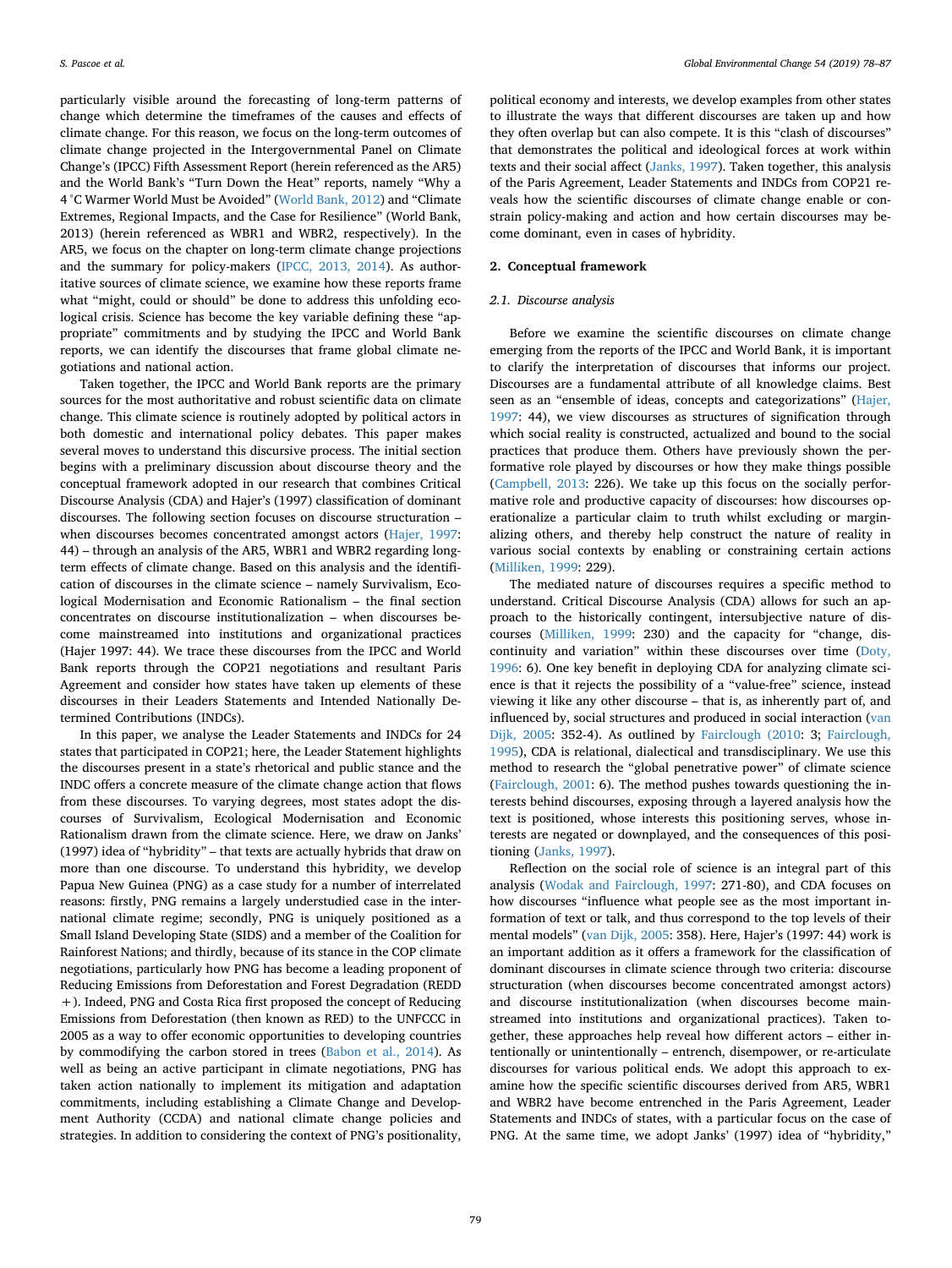where it is the "clash of discourses" that demonstrates the ideological forces at work within texts and their social affect. This exposes not only the intertextual links between science and policy, but between the discourses themselves, that can be used strategically by state actors according to their positionality, political economy and interests.

#### *2.2. Discourse analysis of climate science*

Many have already demonstrated the capacity for discourse theory to help understand environmental problems. Valuable efforts have been made to show how discourse analysis can further understandings of how "nature" and "environment" have been related as contested concepts in environmental policy and planning [\(Feindt and Oels, 2005\)](#page-9-15). In terms of climate change, some have shown the dynamics of separate discourses on climate change in science, politics and the mass media, and how these have changed over time ([Weingart et al., 2000\)](#page-9-16). [Adger](#page-8-5) [et al. \(2001\)](#page-8-5) have investigated the political ecology of global environmental discourses and note the ways that such discourses draw authority from science, particularly the IPCC assessments. Indeed, political ecologists have made significant contributions to examining how scientific discourses form and how institutional practices within the IPCC influence the generation of such discourses ([Forsyth, 2015](#page-9-17)).

In this study, we build on this work and use CDA to investigate scientific reporting from the IPCC and World Bank. For many, the IPCC is regarded as an epistemic community that provides the most authoritative knowledge on climate change in the form of scientific reports made from submissions by over one thousand international scientists. This epistemic authority is not simply attributed through scientific evidence and consensus making; it is continually maintained and legitimized by actors [\(Jasanoff, 2004](#page-9-18); [Beck and Forsyth, 2015:](#page-8-0) 115). The IPCC has an institutionally privileged role for knowledge-production because it is tasked with responding to the UNFCCC's needs for "objective scientific and technical advice" ([UNFCCC, 1994,](#page-9-19) Art. 21(2)). It therefore plays a leading role arbitrating over legitimate forms of climate change knowledge. The success of its privileged position is apparent with the Subsidiary Body of Scientific and Technical Advice (SBSTA) who regularly request its input, and, COP decisions that refer to its work. The World Bank has made similar knowledge claims regarding climate science, though without the same influential position in the UNFCCC nor, arguably, the same public standing. It offers another type of multi-governmental report on climate change that makes assessments of appropriate action based on values and science. At the same time, it has an institutional responsibility to respond to climate change given its operational policies and its international loan structures ([Shih, 2000](#page-9-20)).

To trace the dominant discourses related to long-term patterns of climate change across the AR5, WBR1 and WBR2, 15 codes were developed from the common themes addressed across the scientific reports (see [Appendix A](#page-7-0) for full list). These codes emerged from the problem areas and/or questions to which the scientific data and projections were directed to in each report. These were further broken down into two categories: concrete claims and value judgments, outlined in [Table 1.](#page-2-0) Concrete claims were those statements that pertained directly to the scientific knowledge that states (or other actors) must

#### <span id="page-2-0"></span>**Table 1**

| Central Codes Traced in the Scientific Reports. |  |
|-------------------------------------------------|--|
|-------------------------------------------------|--|

| Code Group       | Central Codes                                                        |
|------------------|----------------------------------------------------------------------|
| Concrete Claims  | 1 Atmospheric change leading to long-term change                     |
|                  | 2 Sea-level rise leading to long-term change                         |
|                  | 3 Change in precipitation and drought leading to long-term<br>change |
| Value Judgements | 4 Claims of predictability                                           |
|                  | 5 Claims of uncertainty                                              |
|                  | 6 Claims/predictions of tipping points                               |
|                  |                                                                      |

turn to when making mitigation and adaptation policy choices. Value judgments were those elements in the reports that contained a definable value or judgment that a state could use, or reject, as the basis for making mitigation and adaptation action or policy choices. The codes must not be taken as mutually exclusive, but internally related to each other. It is this component that allows for the conversation and linkages between discourses – their hybridity and relative dominance – that we take up in the fourth section.

Following this analysis of the concrete claims and value judgements in the climate science, we then identified the dominant discourses present in the AR5, WBRI and WBR2. By examining the reports produced by the IPCC and WB, we can see a degree of discourse structuration – where discourses become concentrated among the key actors producing climate science. Two caveats are necessary before we proceed. Firstly, by tracing similar language, terms and phrases throughout each report, these discourses emerge from the text rather than being externally read into-them or imposed by a priori assumptions. The discourses we have identified, however, are not "new" – they share similarities with the literature on environmental discourses, namely work by [Dryzek \(2005\)](#page-8-6), [Adger et al. \(2001\)](#page-8-5) and [Mol and Spaargaren](#page-9-21) [\(2000\).](#page-9-21) Rather than applying already established categories of discourses, we have allowed the discourses to emerge inductively from the analysis, but we have also drawn on existing literature to formalise such discourses. Secondly, these discourses are not mutually exclusive; our analysis has revealed a high degree of hybridity and overlap, consistent with Janks' (1997) thesis. As such, we are not interested in drawing bounded, clearly defined discourses, but in critically analyzing how these discourses intersect and are employed strategically to enable or constrain climate change policy-making and action.

After analysing these discourses in the scientific reporting, we examined how they operate in climate change negotiations, particularly the COP21 and resultant Paris Agreement and selected Leader Statements and INDCs. We used the framings outlined in [Table 2](#page-3-0) to identify the discourses present in these documents. It is important to analyse Leader Statements and INDCs as they present a state's rhetorical and public stance and offer concrete measures for climate change action. The Leader Statements and INDCs of 24 states were analysed in this study – these states were chosen based on the availability of these documents and the language they were written in (English), and as such there are certain sampling limitations to these findings. A summary of hybrid and dominant discourses in each state's Leader Statement and INDC is presented in [Appendix B.](#page-8-7) Through this analysis, we develop PNG as a case study to explore how processes of discourse institutionalization are shaped by a state's positionality, political economy and interests.

#### **3. Identifying dominant discourses through an analysis of climate science**

This section presents the key findings of our discourse analysis of the projections of long-term effects of climate change in the AR5, WBR1 and WBR2. Firstly, we present the findings from the concrete claims and value judgements identified and analysed in the scientific reports before identifying the dominant discourses which have emerged from these codes.

(1) In the scientific reports, climate change is essentially defined in terms of atmospheric change, including both greenhouse gas emissions and temperature rise. In the AR5 (2014: 3), it is predicted that global mean temperatures will continue to rise, with warming most likely to be between 1.5–4 °C. When adopting longer timeframes, the AR5 (2014: 80) emphasizes the irreversibility of emissions and the positive feedback of anthropogenic warming. Long-term projections of atmospheric change in the World Bank reports are based on a scenario of a 4 °C warming and make links to broader impacts of such a temperature rise. The current scientific evidence adopted in the WBR1 ([World Bank,](#page-9-7) [2012:](#page-9-7) 1) suggests that there is a 20% likelihood of exceeding 4 °C by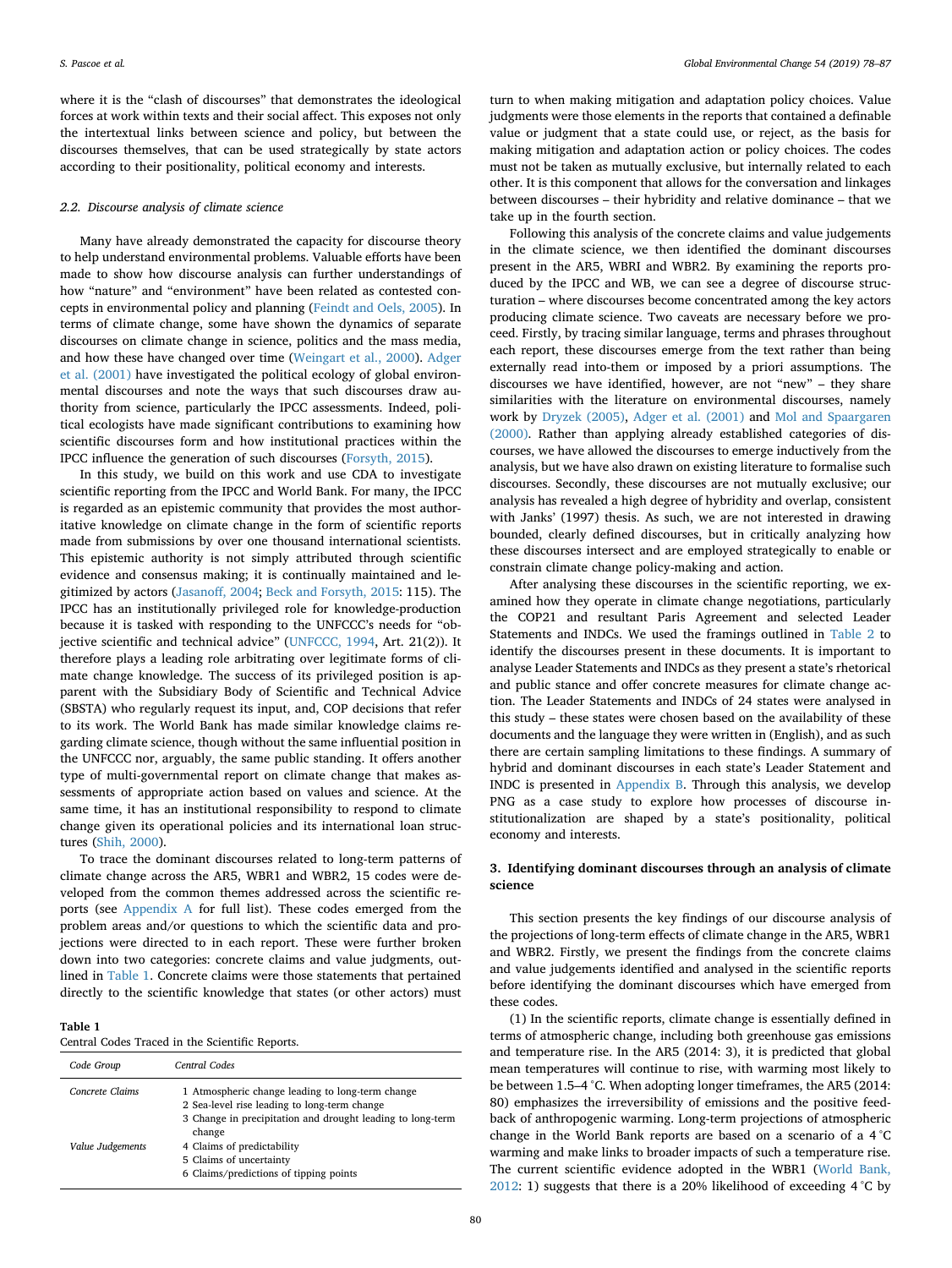2100, and a 10% chance of 4 °C being exceeded as early as the 2070s. This report also links atmospheric change to sea-level rise, ocean acidification and biodiversity loss.

(2) Sea-level rise leading to long-term change is another important projection across the climate science. In the AR5, the global ocean is predicted to warm and sea-level rise is projected to continue in all model scenarios. This report claims that by the end of the  $21<sup>st</sup>$  century it is "very likely" that the sea-level will rise in more than 95% of the ocean area and it is "virtually certain" that global mean sea-level rise will continue beyond 2100 (2014: 19–20). It also claims that such warming will continue "for many centuries when greenhouse gas emissions are decreased or concentrations kept constant" (2014: 59). In WBR1 (2012: xv), it is predicted that a warming of 4 °C will likely result in a sea-level rise of 0.5–1 meter, and possibly more by 2100, with several more meters in the following centuries. WBR2 ([World Bank, 2013](#page-9-22): 24) substantiates these concerns by focusing on the impacts of sea-level rise on ecosystems and society, claiming that specific impacts on infrastructure "can have effects on human and economic development, including impacts on human health, port infrastructure, and tourism."

(3) Changes in precipitation and drought are also significant concrete claims of long-term climate change across the reports. The AR5 (2014: 4) states that it is "virtually certain that, in the long term, global precipitation will increase with increased global mean surface temperature." However, increased evapotranspiration over land is also predicted to lead to more frequent and intense periods of agricultural drought in the long-term (2014: 51). This is also referenced in WBR1 (2012: 14) which recognizes that climate change will bring about substantial changes in precipitation patterns, with dry regions becoming drier and wet regions becoming wetter. In this report, changes in precipitation and drought are important in terms of the availability of water for human societies that rely on this resource, with water scarcity putting at risk "many societies' capacity to feed their growing populations" (2012: 47). This point is emphasized in WBR2 (2013: xvii) which predicts a 50% reduction in water availability for some regions under a 4 °C warming scenario, with adverse consequences for human lives and severe losses of livestock and crops.

(4) Claims of predictability around long-term climate change are central value judgements in each report as they serve to give certitude and legitimacy to specific projections or forecasts. The AR5 (2014: 2) is described as "an important basis for information on changing weather and climate extremes." The WBR1 (2012: 1–5 and 16) recognizes that improvements in knowledge have reinforced the findings of the IPCC and recent work that has begun to link global warming with recordbreaking extreme events. In the WBR2 (2013: 4–7), the latest climate science is said to "provide more robust and consistent trends than a

#### <span id="page-3-0"></span>**Table 2**

Main Discourses.

random selection of model results" and predictability is demonstrated in the ability of models to reproduce observed changed.

(5) Claims of uncertainty qualify these claims of predictability. The degree of certainty in the IPCC's key findings is based on the author teams' evaluations of underlying scientific understanding expressed through a qualitative gradient of levels of confidence (from "very low" to "very high") and, when possible, with a quantified likelihood (from "exceptionally unlikely" to "virtually certain"). Findings are also presented as statements of fact without using uncertainty ratings where appropriate. Long-term projections of climate change are primarily dependent on scenarios that are themselves uncertain and rely on incomplete understandings and imprecise models of the climate system (2014: 8). The WBR1 (2012: xvii and 21) also acknowledges that uncertainties remain in projecting the extent of both climate change and its impacts. It focuses on the uncertainty around societies' ability to adapt to a 4 °C warming and different assumptions around how the world's population, economy, and technology will develop in the future. WBR2 (2013: 67 and 95) states that socioeconomic conditions add further unknowns to projections, particularly in terms of how many people may be affected by permanent migration and rising sea-levels.

(6) Claims of tipping points are also significant value judgments made in the AR5, WBR1 and WBR2. These claims typically draw on the language of "limits," "thresholds," "irreversibility" and "non-linearity." The AR5 (2014: 77) indicates that there are a "number of components or phenomena within the Earth system" that have been "proposed as potentially possessing critical thresholds… beyond which abrupt or non-linear transitions to a different state ensues." However, this report also claims that climate impacts are geographically diverse and sector specific so that it is not possible to define a single critical-threshold without value judgments and assumptions (2014: 71). WBR1 is less restrained in this respect and states that, "As global warming approaches and exceeds 2 °C, the risk of crossing thresholds of nonlinear tipping elements in the Earth system, with abrupt climate change impacts and unprecedented degree of high-temperature climate regimes, increases" (2012: xvii). In this report, high temperature thresholds are reported to vastly exceed the adaptive capacities of natural systems and many societies (i.e. substantially undermining food security) (2012: xvxvi). Critical thresholds in social systems are discussed particularly in reference to SIDS (2012: 34). Nevertheless, the WBR1 is quick to note that climate change is occurring in the context of economic growth and population increases that could place increasing demands on ecosystems that are already approaching or exceeding important limits and boundaries. WBR2 (2013: xxiv) emphasizes the increased risk of critical thresholds being breached and identified tipping points related to crop yields, irrigation systems, coral reefs, and savanna grasslands. Sectoral

| <b>Discourse</b>            | Framing of Climate Change                                                                | <b>Framing of Actions</b>                                                                                        |
|-----------------------------|------------------------------------------------------------------------------------------|------------------------------------------------------------------------------------------------------------------|
| Survivalism                 | • Views climate change in terms of "limits" in environmental and human<br>systems        | • Mitigation and adaptation seen as a matter of survival<br>• Calls for an "urgent global response"              |
|                             | • Argues that tipping points exist in climate change that threaten human<br>development  | • Argues for transformative change to prevent catastrophic impacts                                               |
|                             | • Uses terms such as "thresholds," "tipping points" and "threats"                        |                                                                                                                  |
| Ecological Modernisation    | • Assumes that technology, human ingenuity and innovation can<br>overcome climate change | • Promotes mitigation and adaptation in the form of technology<br>development and transfer and capacity building |
|                             | • Rejects the idea of "limits" and resists transformative change to                      | • Privileges institutional and administrative structures                                                         |
|                             | institutional structures in favour of incremental change                                 | • Frames the market as contributing to, rather than obstructing,                                                 |
|                             | • Science and experts central agents in understanding and addressing<br>climate change   | mitigation efforts                                                                                               |
| <b>Economic Rationalism</b> | • Views climate change primarily in terms of costs and economic impacts,                 | • Promotes market-based mitigation approaches                                                                    |
|                             | like GDP and economic growth                                                             | • Focuses on the economic feasibility, effectiveness and cost-efficiency                                         |
|                             | • Environment valued economically and in terms of services provided to                   | of mitigation and adaptation responses                                                                           |
|                             | human society                                                                            | • Favours "business-as-usual" over transformative change                                                         |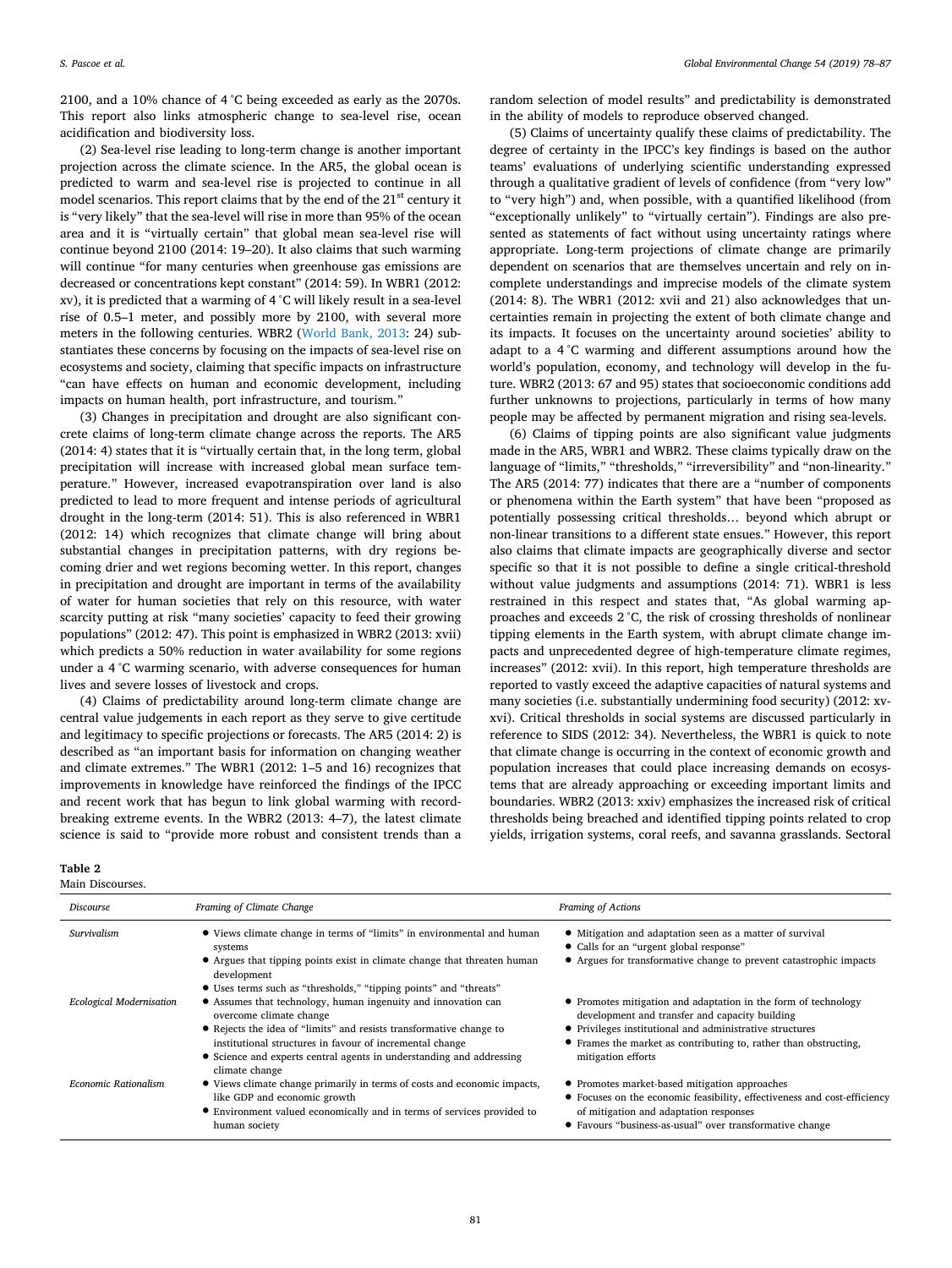and regional tipping points are also examined and while the assessments here are considered tentative, the risk of transgressing thresholds within sectors and in vital human support systems is said to increase rapidly with higher levels of warming (2013: 161-3).

Through this analysis of the concrete claims and value judgements of long-term projections of climate change contained in the AR5, WBR1 and WBR2, three dominant discourses emerge: Survivalism, Ecological Modernisation and Economic Rationalism, as outlined in [Table 2](#page-3-0).

The discourse of *Survivalism* – which views climate change in terms of systemic "limits" – was common across the AR5, WBR1 and WBR2, and expressed in terms of value judgements around "tipping points" and "thresholds." In the AR5, long-term climate change is framed using different scenarios ranging in severity and emphasizes the necessity for action to avoid the worst scenarios. For example, the AR5 (2013: 89) states that, "…there may be critical thresholds or abrupt or irreversible changes in the climate system." Concrete claims of atmospheric change and rising sea-levels draws on the idea of limits and proposes that targets are needed to stabilize the climate system. The language highlights the necessity of action to avoid the worst predictions. However, the AR5 is hesitant in making direct statements about "tipping points" and "critical thresholds" and highlights the uncertainties around such claims. It draws on claims of uncertainty around "irreversibility" and emphasizes that even if action is taken to reduce emissions, it may not stabilize the climate in the long-term.

The World Bank reports, on the other hand, adopt the Survivalist discourse far more readily. WBR1 and WBR2 assume that limits exist in the climate system which threaten human development. These reports frequently employ the language of "tipping points" and "thresholds" including references to "critical limits," "adaptive capacity," "irreversible transition," "non-linear responses" and "ecosystem collapse." In terms of atmospheric change, WBR1 states that, "[r]ecent research suggests that large-scale loss of biodiversity is likely to occur in a 4 °C world, with climate change and high CO2 concentrations driving a transition of the Earth's ecosystem into a state unknown in human experience" (2012: xvi). WBR2 adds, "human-induced global warming can lead to relatively rapid, large-scale state shifts, which can lead to nonlinear impacts for human systems" (2013: 116).

While the IPCC and World Bank reports draw on the Survivalist discourse, they also employ *Ecological Modernisation* (linked to 'sustainability' discourses – see also [Seippel, 2000](#page-9-23); [Dryzek, 2005](#page-8-6); [Mol and](#page-9-21) [Spaargaren, 2000\)](#page-9-21) which assumes that technology will overcome environmental problems and privileges institutional structures and markets as offering opportunities for environmental solutions. As experts and scientific knowledge are key agents which frame problems and solutions, value judgements in relation to claims of predictability and uncertainty are key indicators of this discourse. Within the AR5, climate change policy and action are overwhelmingly seen as within the remit of the IPCC's scenarios and models, which are given legitimacy through rankings of confidence and likelihood. By way of comparison, the World Bank reports turn to claims of uncertainty to substantiate Ecological Modernisation. This is particularly evident in claims of uncertainty where "development" and "economic growth" are seen to provide opportunities for societies to address and adapt to climate change. WBR1 explains that some uncertainty in long-term atmospheric change is "…due to different assumptions about how the world population, economy and technology will develop during the  $21<sup>st</sup>$  century" (2012: 21). This implies that human ingenuity, economic growth and technological development may be able to overcome long-term climate change impacts.

*Economic Rationalism* (also known as 'environmental economics' and linked to discourses of 'sustainable development' and 'green growth') – with its emphasis on costs, economic impacts and market-based solutions – was comparatively muted in the AR5. In the AR5 *Summary for*

*Policy Makers* (2013), no mention is made of the economic effects or financial costs of climate change. Comparatively, WBR1 and WBR2 frame concrete claims of long-term climate change in relation to economic impacts and, as such, value the environment economically. This is typified in one of the guiding questions of WBR1 (2012: 59): "Will increasing wealth in the future be sufficient to reduce vulnerability to acceptable levels, or will climate change reduce economic development prospects and exacerbate vulnerabilities?" Changes in precipitation and drought are also expressed in terms of economic indicators and how the impacts on agriculture and food production will affect markets and world food prices. Similarly, WBR2 (2013: 24) focuses on the long-term impacts of sea-level rise on human and economic development. Nevertheless, WBR1 (2012: xiv and 23) repeatedly asserts that there are economically feasible emissions pathways to hold warming below 2 °C. The World Bank reports are confident that economic growth and population increases over the 21<sup>st</sup> century will add to human welfare and increase adaptive capacity in most regions, suggesting overlap and intersections between Ecological Modernisation and Economic Rationalism.

Within the scientific reports on climate change, there is hybridity between the discourses around concrete claims and value judgements of long-term climate change. In this section, we have identified the dominant discourses of Survivalism, Ecological Modernisation and Economic Rationalism in the climate science and analyzed the degree of discourse structuration amongst scientific actors. The following section will explore processes of discourse institutionalization in the climate change negotiations, including the Paris Agreement, Leader Statements and INDCs from COP21.

#### **4. How are the discourses of long-term climate change institutionalized in COP21?**

#### *4.1. The Paris Agreement*

Building on the previous analysis, we examine how the scientific discourses of long-term climate change have been employed strategically and rhetorically and in climate negotiations and policy, to enable or constrain different approaches to climate change mitigation and adaptation. Each of the scientific discourses we identified in the previous section are represented in the Paris Agreement, though Economic Rationalism and Ecological Modernisation are far more prevalent than Survivalism. This suggests a degree of discourse institutionalization within the climate change negotiations and highlights how discourses manifest in global climate governance.

The dominance of the overarching frame of Economic Rationalism is particularly evident in how the threat of climate change is situated in the context of economic growth and "sustainable development" in the Paris Agreement [\(UNFCCC, 2015](#page-9-24)). In line with this discourse, the Paris Agreement promotes "results-based payments" for implementation actions and "domestic policies and carbon pricing" (however, non-market approaches are also provided for in Article 6) ([UNFCCC, 2015\)](#page-9-24). Explicit references to market-based mitigation mechanisms, namely REDD+, exemplify the dominance of this discourse. In this way, the Economic Rationalist discourse concentrates on which changes are compatible with least harm to the economy, rather than acknowledging the causal links between political economy and carbon emissions ([Büscher et al.,](#page-8-8) [2012;](#page-8-8) [Fletcher, 2010\)](#page-9-25). The links between Economic Rationalism and Ecological Modernisation are evident in the Paris Agreement, although the actions that they each foreground highlight their differences – in this case, Economic Rationalism foregrounds economic growth and market-based mechanisms, where Ecological Modernisation privileges technology transfer and expert knowledge.

Ecological Modernisation was also central in the Paris Agreement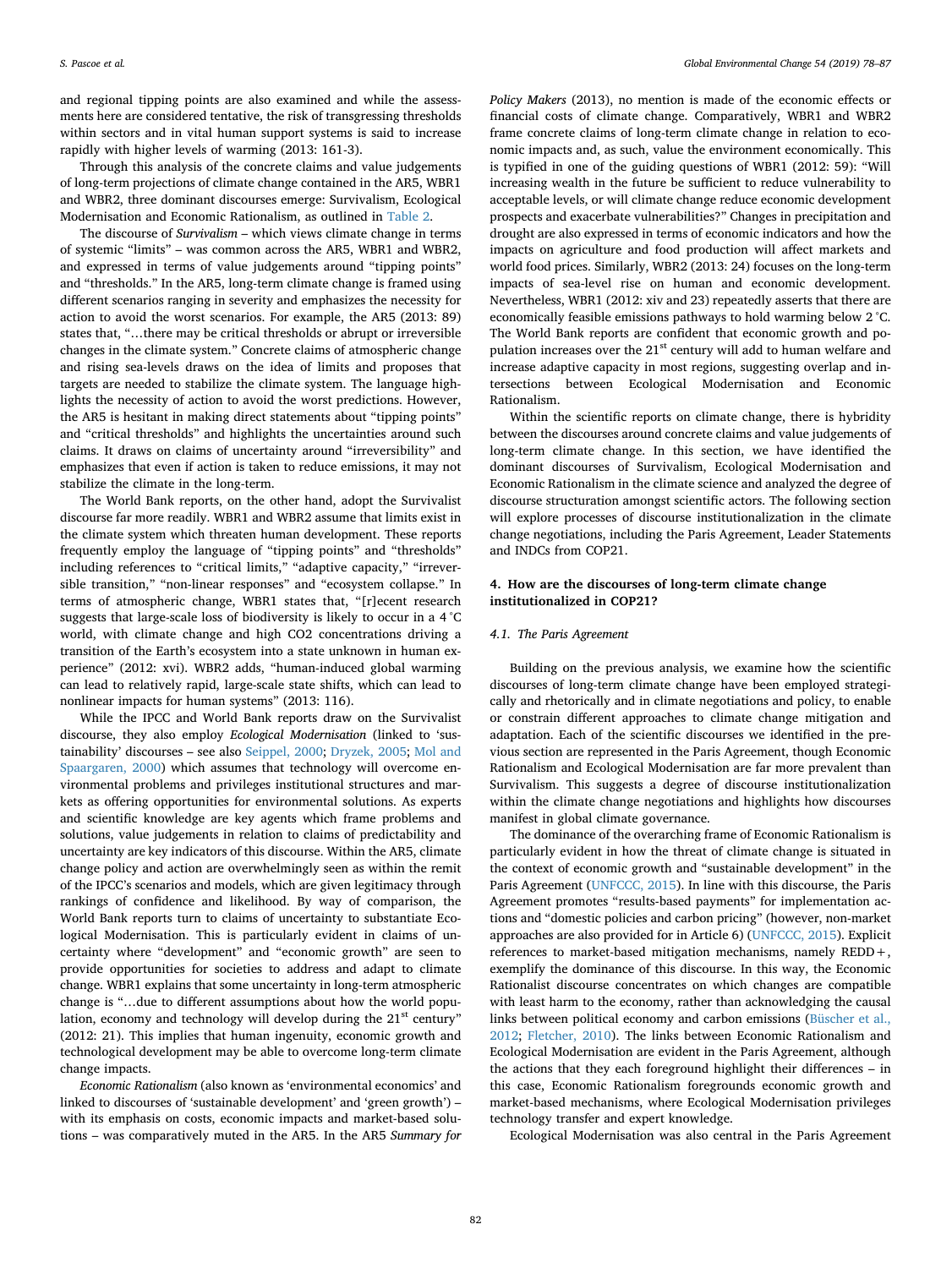which emphasised technology and capacity-building as part of the legal obligations of developed states to "enable enhanced pre-2020 action" of developing states ([UNFCCC, 2015\)](#page-9-24). For example, the "Technology Mechanism" in the Paris Agreement promotes technology transfers with financial support for developing states (Article 10) and capacitybuilding (Article 11). Technology development, diffusion, and transfer were cast as a general good, that is, as a key means for dealing with climate change. The Agreement also makes repeated references to climate change action being based on "the best available scientific knowledge" and, at the same time, emphasizes the need to strengthen such knowledge in terms of research, systematic observation and early warning systems [\(UNFCCC, 2015\)](#page-9-24). In addition, one of the most important enforcing clauses in the Paris Agreement states that implementation is to be made by an "expert-based" committee ([UNFCCC,](#page-9-24) [2015\)](#page-9-24), which strengthens the role of experts and scientific knowledge.

An important distinction between Economic Rationalism and Ecological Modernisation emerges in relation to the nature and degree of change promoted in the Paris Agreement. The underlying prevalence of Economic Rationalism within the Paris Agreement relies on markets to solve environmental problems which have been largely created by neoliberal growth paradigms, thereby maintaining the status quo. However, the Agreement also draws on Ecological Modernisation with its focus on existing governance and administrative structures; for example, the development of INDCs is an effort to change some practices within existing institutional structures. This reflects a belief in the efficacy of existing institutional and administrative processes with the assumption that parties can enhance their "level of ambition" without specifying how such contributions are to be accounted for or verified. The "Transparency Framework" (Article 13), for instance, elides such faith in administrative structures "to build mutual trust and confidence" by states regularly providing inventory reports and tracking of implementation of their INDC [\(UNFCCC, 2015](#page-9-24)).

Despite its subordinate role, Survivalism was still present in the Paris Agreement in its recognition of the urgency and "potentially irreversible" threat of climate change [\(UNFCCC, 2015\)](#page-9-24). However, the active clauses of the Paris Agreement were framed largely outside of this discourse. This ambivalence is reflected in how the Paris Agreement straddles between 1.5 °C and 2 °C threshold, stating its goal is to limit to the former and remain well below the latter. It could be suggested that this hesitance to draw on Survivalism may in part be because the discourse necessitates radical change to political, economic and administrative systems ([Bryner, 2008](#page-8-9): 36) – which is not required under the dominant Economic Rationalist and Ecological Modernisation discourses. It is here that the distinctions between the three dominant discourses become most apparent: Survivalism necessitates radical change, Ecological Modernisation calls for incremental change, while Economic Rationalism is intent on "business-as-usual." Along these lines, some have argued that whilst the Paris Agreement has the status of a treaty it was not named a "Protocol" or "Implementing Agreement," something that reflected the desire by some states to avoid the implications for radical change (Bodansky 2015: 296–300). While Survivalism has not achieved prominence within the Paris Agreement, its emphasis on "limits" and radical action have received attention in other discursive arenas, particularly in the media and activist circles ([Santos, 2012](#page-9-26)). By tracing these dominant discourses through the Paris Agreement, we can see how processes of discourse institutionalization play out in the international climate change negotiations.

## *4.2. Discourses in leader statements and INDCs - the case of Papua New Guinea*

In addition to analyzing the dominant discourses within the Paris Agreement, it is also important to consider how these discourses may be

taken up by individual states and shape policy-making and action on climate change. This section examines how discourses are institutionalized through the practice of rhetoric (Leader Statements) and the commitments (promised or actual INDCs) made by states to address climate change. While we have analysed the Leader Statements and INDCs of 24 states at COP21, PNG is developed as a case study to explore the hybridity of discourses. This is important because discourse hybridity allows us to see the ideological forces at work within texts and their social affect ([Janks, 1997](#page-9-10)), which may help to understand how certain discourses become dominant – that is, institutionalized. Our analysis of PNG's rhetoric and commitments to climate change action, combined with comparative examples from other states, illustrates both the intersectionality and institutionalization of discourses of long-term climate change. Moreover, we link the relative dominance of Survivalism, Economic Rationalism and Ecological Modernisation within PNG's Leader Statement, INDC and policies to the state's positionality, political economy and interests.

Within our analysis, Survivalism was a prominent discourse and was dominant in SIDS – including Tuvalu, Kiribati, Marshall Islands and Micronesia. The common theme of this discourse was the emphasis on the potentially catastrophic effects of long-term climate change, pushing beyond the predominance of economic concerns and/or the capacity of technological innovation or administrative/institutional functions to successfully mediate. In this sense, [Kiribati \(2015](#page-9-27): 7) referred to "the survival of this Planet" and [Tuvalu \(2015:](#page-9-28) 1) suggested that a failure to stand united against climate change was "condemn [ing] humanity to tragic failure." Similarly, PNG displayed elements of Survivalism in their Leader Statement and INDC from COP21, which fits with the country's positionality as a SIDS. The Leader Statement made by PNG's Prime Minister, Peter O'Neill ([Papua New Guinea, 2015](#page-9-29)), emphasized the catastrophic threat of climate change:

"Right now there are entire Pacific island nations facing extinction – some of these countries will be gone within our lifetime. … Their people will become refugees, and tens of thousands of years of culture and tradition will be lost. These countries have a right to exist. … This ongoing disaster must be stopped, and support given to the victims of climate change to help those who have survived to try to rebuild their lives. … The countries of the Pacific Islands Forum are seeking a legally binding Paris Agreement – that sets a temperature ceiling of well below 1.5 ° Celsius."

Likewise, the INDC (2016) stated: "PNG shares the deep concerns of its nearby Pacific Island neighbors in terms of existential threats to some of the more vulnerable low-lying countries. In addition, there are the same existential threats to coastal and low-lying areas of PNG itself." In line with other SIDS, PNG elides a Survivalist discourse by advocating to limit temperature rise to 1.5 °C. Indeed, PNG explicitly argues against the dominance of the 2 °C limit presented by other states (including Australia, Norway, Kazakhstan, Indonesia, Japan and Brazil, who adopt a 2 °C warming limit within their Leader Statements and/or INDCs from COP21) based on the scientific projections of the AR5. This supports the observation made by [Milkoreit \(2015](#page-9-30): 402), that much depends on the "idiosyncratic threat perceptions" of negotiators from different regions that are largely driven by their collective identities.

While the Survivalist discourse implies weaknesses in existing structures to meet the threats of climate change, it was often linked to Economic Rationalism through the promotion of market-based mitigation mechanisms; this was particularly pronounced in PNG's rhetoric and commitments at COP21. Here, there seems to be a strange disconnect between the rhetoric of Survivalism and the appeal to Economic Rationalism in framing climate change action. That is, even though the rhetoric of PNG's Leader Statement and INDC expressed Survivalism and highlighted the necessity of potentially drastic changes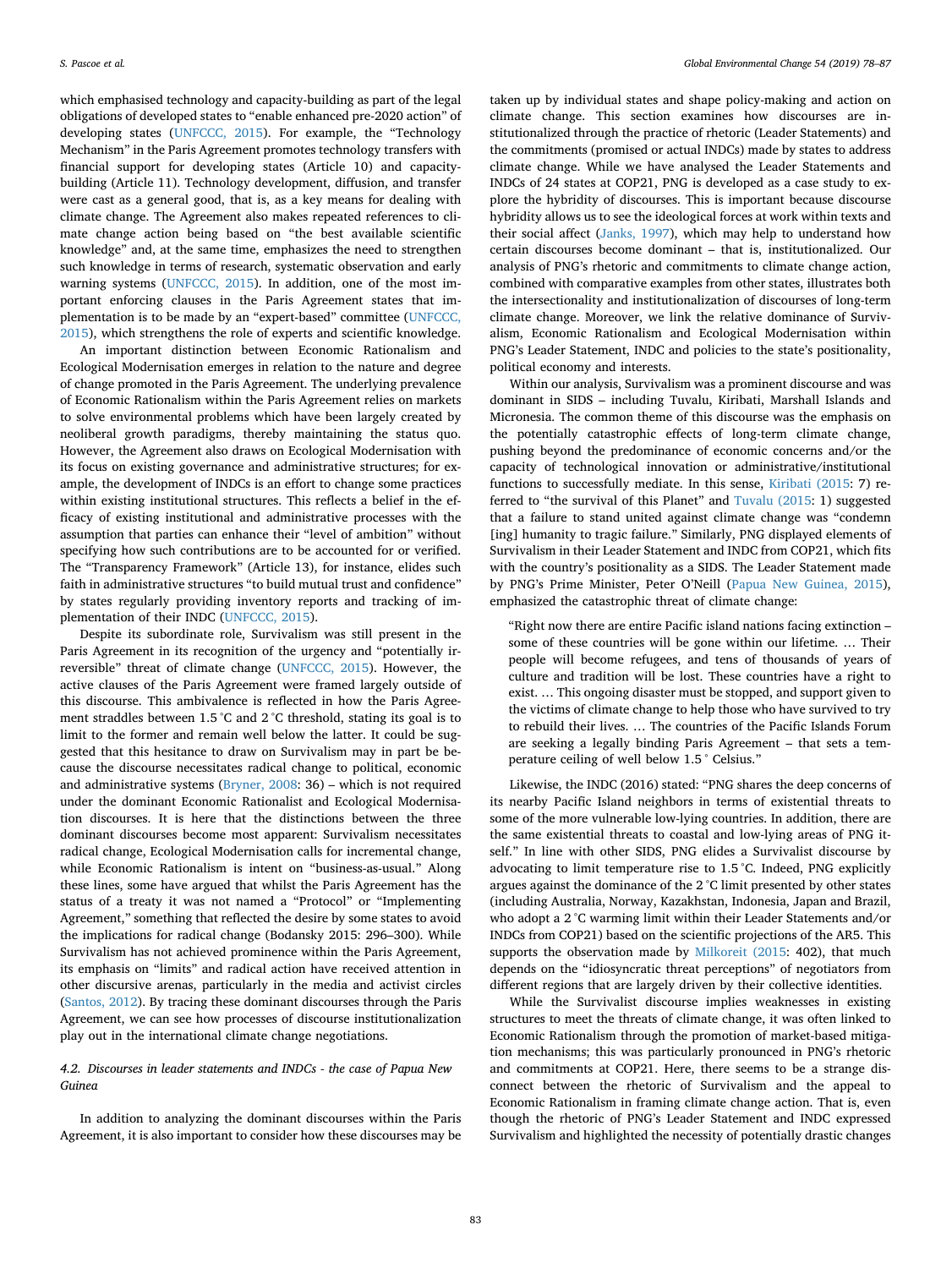to combat climate change, the country's policy frameworks rarely move beyond the solutions found in Economic Rationalism. While PNG recognizes the existential threat of climate change to SIDS, at the same time its Leader Statement and INDC are largely concerned with economic growth and the cost-effectiveness of emissions reductions. Indicative of the relative weakness of the Survivalist discourse in terms of climate change action, [Bodansky \(2016\)](#page-8-10) has shown how the INDCs put forward by countries in connection with COP21 will limit temperature increase to  $2.7^{\circ}$ C – far shy of the 1.5 °C threshold typically referred to by some states taking up the Survivalist discourse.

By recognizing this hybridity, we can see the political forces behind discursive clashes between Survivalism and Economic Rationalism. The case of PNG suggests there has been a high degree of institutionalization of the Economic Rationalist discourse as the putative policy solution to climate change action. Economic Rationalism was a dominant discourse in the rhetoric and policy action for states at COP21, including developed countries but also BRICs and LDCs states. This dominance forms around two core themes: an emphasis on economic impacts of climate change and commitments to market mechanisms to address long-term effects of climate change. The former creates a hierarchy of concerns in which non-economic issues are subordinate; the latter fails to countenance the necessity of wider structural reforms or alternative mechanisms to address climate change. Like other states, PNG ties its mitigation efforts to satisfactory economic growth rates and even seeks to increase emissions in sectors where there can be economic growth. PNG's INDC ([Papua New Guinea, 2016\)](#page-9-31) frequently references economic growth and emphasizes that, "emissions from forestry and agriculture sectors are expected to rise concurrently to national economic growth." Given that climate change has been primarily framed through scientific methods within a capitalist world economy, it is relatively unsurprising that its solutions are largely framed in modernist, neoliberal terms (see [Hulme, 2009](#page-9-32)). In this way, examining discourse hybridity can help to reveal how discourses may become dominant, particularly in relation to a state's positionality, political economy and interests.

In addition to privileging economic growth, PNG reinforced an Economic Rationalist discourse by promoting market-based mitigation measures. Throughout PNG's statements and commitments at COP21, multiple references were made to market-based mechanisms, especially REDD + . Other states, including Brazil, Uganda, Botswana, and Vietnam, also referred to  $REDD +$  and market-based mitigation approaches. Notably, PNG's Leader Statement (2015) emphasized:

"Papua New Guinea supports a Paris Agreement that anchors the REDD Plus Mechanism and its accompanying decisions. This is one of the most cost-effective mitigation options available to the world. Papua New Guinea is committing 2 million hectares of our forest for the REDD Plus initiative – and the reforestation of another eight hundred thousand hectares by the year 2050.″

This commitment to REDD + has translated outside of the COP and become institutionalized in PNG's national policies on climate change – namely the *National Climate Compatible Development Management Policy* ([GoPNG, 2014](#page-9-33)) and Climate Change (Management) Act ([GoPNG, 2015](#page-9-34)). We must place PNG's promotion of REDD + within the context of the state's political economy; PNG has significant forest resources (and a large logging industry) which could prove lucrative under a REDD + mechanism [\(Babon and Gowae, 2013](#page-8-11)). This alludes to the ways states strategically take up certain themes emanating from the scientific discourses on climate change that further their own interests – and ways in which, even within the hybrid form, certain discourses take precedence, namely that which furthers economic growth.

The hybridity between Economic Rationalism and Ecological Modernisation also points to some of the ways that states selectively

adopt discourses to fit with their positionalities, political economies and interests. Ecological Modernisation is typified by two tenets: a reliance on innovation (especially technological) as the primary means to combat climate change, with these innovations largely assumed to occur within existing economic, political and administrative structures. [Japan \(2015\)](#page-9-35) provides an example of how Ecological Modernisation can intersect with Economic Rationalism, with its focus on the "development of a low-carbon economy" where innovative technologies are "key to acting against climate change without sacrificing economic growth" (see also [Fisher and Freudenburg, 2001](#page-9-36)). Another example is provided by [Kazakhstan \(2015\)](#page-9-37) in their Green Economy Concept which seeks, through legislation, to modernise infrastructure and production through energy efficient technologies. This transition is however conditional on "favourable economic conditions and increase in oil prices" from which it can reduce its GHG emissions. Similarly, PNG expressed Ecological Modernisation in its rhetoric and commitment to technological transfer. Its INDC specified: "The key technologies for mitigation are renewable energy deployment technologies in the electricity sector. Considerable assistance will, however, be needed in terms of human resource development and institutional support, technology transfer and capacity building in order to carry out the mitigation measures." This emphasis on technology and institutions is in line with Ecological Modernization which, thus, forms a hybrid with Economic Rationalism.

PNG is not the only state that demonstrates this kind of hybridity. By examining the hybridity of Brazil's Leader Statement and INDC, we can also see how certain discourses become dominant in relation to a state's positionality, political economy and interests. Like PNG, Economic Rationalism has become institutionalized in Brazil's commitments to climate change action, namely through its promotion of market-based mechanisms, such as REDD + . As a country with large forest resources, this interest in REDD + fits within Brazil's political economy. Brazil combines a move towards a "low-carbon economy" with "technology transfer" through existing institutional structures. Unlike PNG and other SIDS – which adopt a Survivalist discourse and call for a 1.5 °C temperature limit – Brazil calls for 2 °C. This suggests that, even though Brazil utilizes some Survivalist language – including calls to establish "upper limits to prevent dangerous anthropogenic interference with the climate system" ([Brazil, 2016](#page-8-12)) – Economic Rationalism and Ecological Modernisation still dominate that state's INDC.

Despite the overlap between Ecological Modernisation and Economic Rationalism in some states' Leader Statements and INDCs, like PNG and Brazil, these discourses can be in tension with each other. [Ecuador \(2015](#page-8-13): 3), whilst looking to technology diffusion in a specific sector (i.e. agriculture), stated that technology and efficiency can "push back the boundaries, but do not eliminate them." Moreover, their Leader Statement posited, "in addition of being undesirable, unlimited economic growth is – above all – impossible." This highlights the potential disjuncture and competition between two seemingly overlapping discourses. [India \(2016:](#page-9-38) 2) exemplified this, indicating the need for technology innovation and its transfer to replace "an exploitative market driven mechanism." Here, the rejection of Economic Rationalism in favour of the promotion of technological innovation was most apparent. It is within this hybridity that the political and ideological forces at play in processes of discourse institutionalization become most visible.

Such hybridity and clashes between discourses are shaped by the long-term climate science. Many countries adopted IPCC Guidelines in their COP21 INDC and there was a largely unquestioned acceptance of the climate science and deference to expert knowledge. In this respect, PNG (2016) referred directly to the AR5 in their INDC: "While there is considerable attention in terms of mitigation to keep the world average temperature increase below 2° Celsius and effort in the Pacific Island countries to limit this increase to below 1.5 ° Celsius, the scientific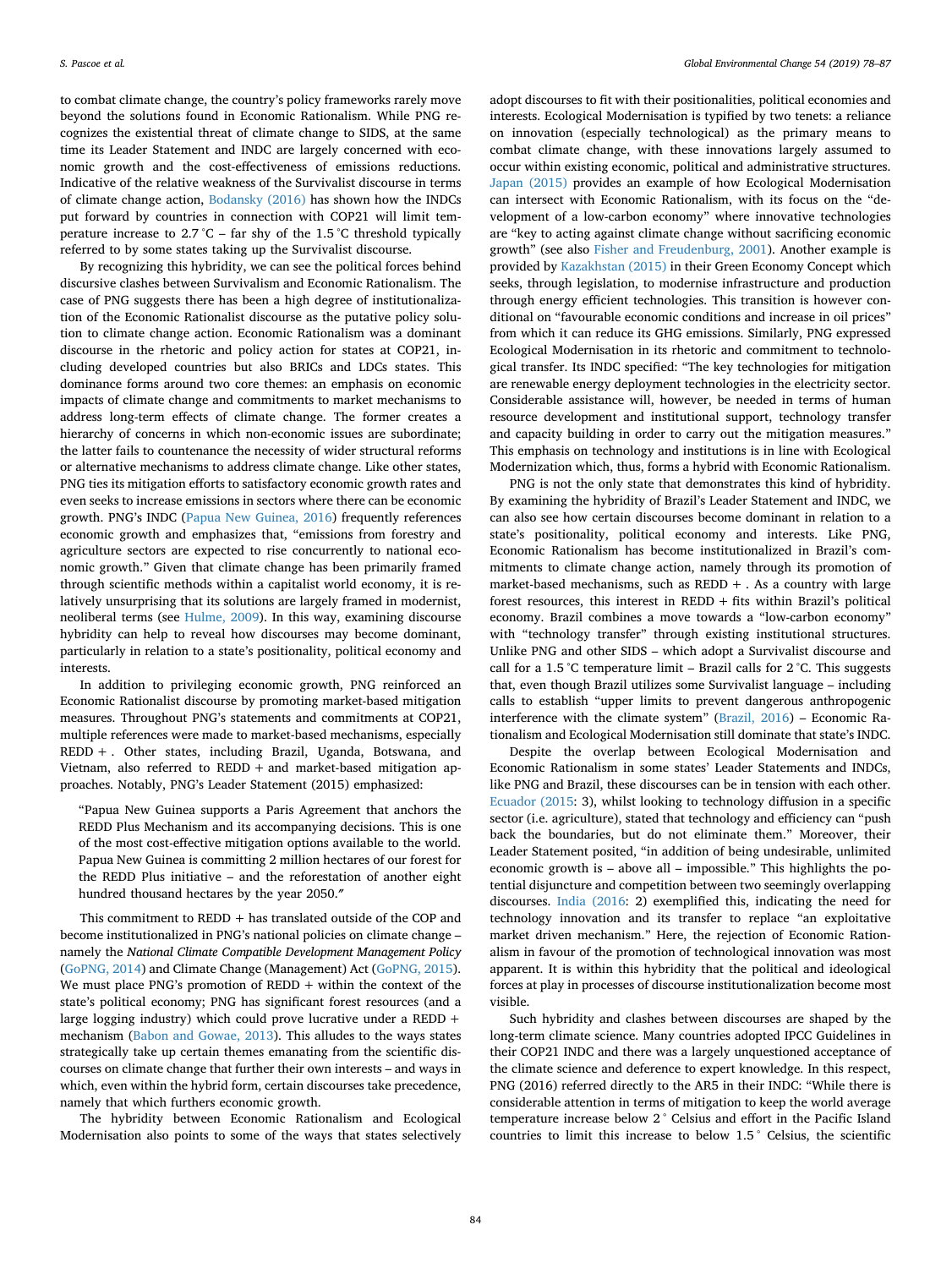opinion expressed in the latest 2014 IPCC AR5 reports suggests otherwise." Comparatively, Brazil (2006) notes that, according to the IPCC, "the most appropriate metric and time horizon will depend on which aspects of climate change are considered most important to a particular application. No single metric can accurately compare all consequences of different emissions, and all have limitations and uncertainties." In this way, the discourses of long-term climate science are used strategically and politically in processes of discourse institutionalization.

## **5. Conclusion**

This paper has traced the dominant discourses of long-term climate change in the key scientific reports – the IPCC's AR5 and the World Bank's "Turn Down the Heat" reports – through to the COP21 climate negotiations. Starting with an analysis of the concrete claims and value judgements in these reports, this paper has shown how the discourses of Survivalism, Ecological Modernisation and Economic Rationalism emerge from climate science and manifest in national and global climate governance. By paying attention to discourse structuration and discourse institutionalization, our analysis has shown how certain discourses can become dominant within the international climate regime and mainstreamed into national institutions and policy-making. As we have shown in our analysis of the COP21 climate negotiations, the ambiguities around limiting temperature rise to either 1.5 °C or 2 °C within the Paris Agreement illustrates the hybridity of discourses, and may, partly, explain how certain discourses become dominant. The main distinctions between the discourse revolve around the degree and nature of change that they entail – Survivalism necessitates radical change, Ecological Modernisation calls for incremental change, and Economic Rationalism is intent on "business-as-usual." As such, Economic Rationalism and Ecological Modernisation may become dominant within global climate governance because they are the paths of least resistance that neither challenge nor necessitate the transformation of administrative or economic structures.

Due to the politicised nature of these discourses, it is important to recognise not only the degree of convergence and overlap, but also the battle for discursive hegemony between them. Drawing on Janks' (1997) idea of "hybridity," we have explored the political forces behind these discursive struggles. As we have seen with our case study of PNG,

#### <span id="page-7-0"></span>**Appendix A**

Full list of codes used in the discourse analysis of scientific reports:

- 1 Atmospheric change leading to Long-Term change
- 2 Sea-level rise leading to Long-Term change
- 3 Oceanic acidification leading to Long-Term change
- 4 Change in precipitation and drought leading to Long-Term change
- 5 Claims of predictability (ability of models to predict climate change)
- 6 Ratings of predictable outcomes/normative or value judgements
- 7 Claims of uncertainty (models, data, predictions)
- 8 Disparities between models
- 9 Claims/predictions of extreme weather events
- 10 Claims/predictions of effects on human communities
- 11 Claims/predictions of effects on specific geographic areas
- 12 Claims/predictions of effects on economy
- 13 Claims/predictions of effects on agriculture and food production
- 14 Claims/predictions of tipping points
- 15 Assertions of adaptation and mitigation strategies

actors frame climate science to fit within their vision of what is appropriate action within their positionality and political economy. While an analysis of a single case study may present the potential for bias, comparative examples from other states highlight that, like PNG, all states frame climate science in a way that benefits them politically and economically and in ways that are sometimes contradictory, requiring them to hybridise the discourses accordingly. These struggles are evident in the way that PNG takes up Survivalism, Economic Rationalism and Ecological Modernisation in their Leader Statement and INDC with, seemingly contradictory calls for a 1.5 °C limit to warming, promotion of market-based mitigation measures and deference to expert-knowledge. Even though the rhetoric of PNG's Leader Statement and INDC expressed Survivalism and highlighted the necessity of potentially drastic changes to combat climate change, the country's policy frameworks rarely move beyond the solutions found in Economic Rationalism. While PNG recognizes the existential threat of climate change to SIDS, at the same time its Leader Statement and INDC are largely concerned with economic growth and the cost-effectiveness of emissions reductions. This sets up a paradox between the rhetorical commitments made in the international climate regime – which recognise the need for urgent action – and national policies and actions – which privilege economic growth and development.

Such hybridity produces three worrying scenarios: (1) where one discourse becomes so dominant that all other competing perspectives and discourses are silenced, excluded or significantly downplayed; (2) where no single discourse dominates or where they become so divergent, that there can be no common ground for policy action; or, (3) where multiple discourses co-exist but actors have different ideas about a common concept producing so-called 'boundary objects' ([Star and](#page-9-39) [Griesemer, 1989](#page-9-39)). By identifying the hybridity of discourses being constructed through climate science, we can begin to understand how certain discourses manifest in global climate governance and how they may become dominant. This helps us to recognise the social and political construction of scientific discourses and question the "tyranny" on thought where climate science makes possible certain ways of thinking and obstructs others. While this analysis is a starting point, further research is needed into the ways different states adopt hybrid discourses and how they enable or constrain climate change action.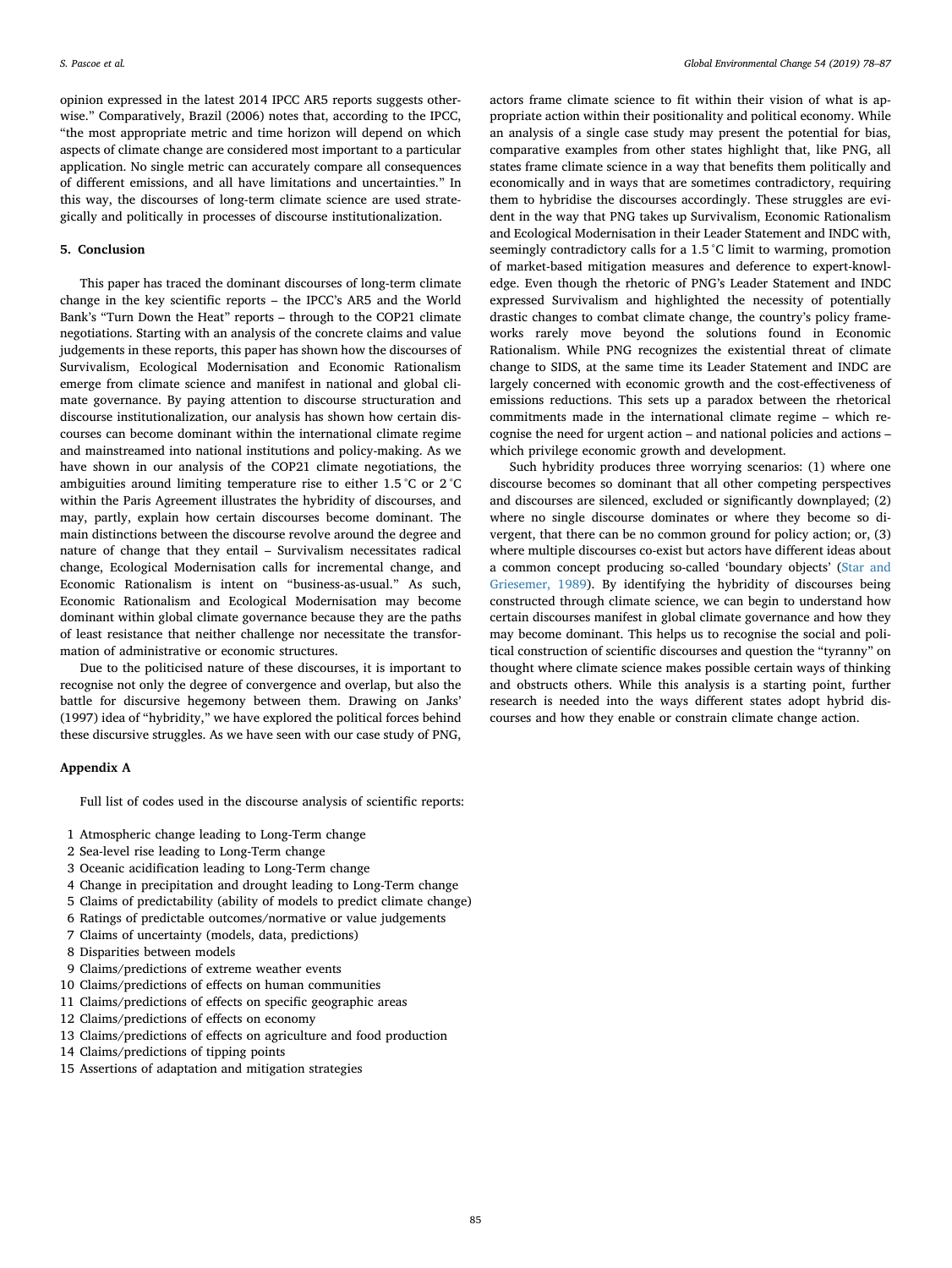#### <span id="page-8-7"></span>**Appendix B**

## See [Table B1](#page-8-14)

## <span id="page-8-14"></span>Hybrid and dominant discourses in Leader Statements and INDCs for selected states at COP21.

| State                           | Discourses in Leader Statement    | Discourses in INDC                | Dominant Discourse         |
|---------------------------------|-----------------------------------|-----------------------------------|----------------------------|
| Australia                       | • Ecological Modernisation        | • Ecological Modernisation        | • Ecological Modernisation |
|                                 | <b>• Economic Rationalism</b>     |                                   |                            |
| Botswana                        | • Survivalism                     | • Economic Rationalism            | • Economic Rationalism     |
|                                 | <b>• Economic Rationalism</b>     | • Ecological Modernisation        |                            |
| Brazil                          | • Survivalism                     | • Survivalism                     | • Economic Rationalism     |
|                                 | <b>•</b> Ecological Modernisation | <b>•</b> Ecological Modernisation |                            |
|                                 | ● Economic Rationalism            | <b>• Economic Rationalism</b>     |                            |
| China                           | • Economic Rationalism            | • Ecological Modernisation        | • Economic Rationalism     |
|                                 | • Ecological Modernisation        | • Economic Rationalism            |                            |
|                                 |                                   | • Survivalism                     |                            |
| Ecuador                         | $\bullet$ Survivalism             | • Survivalism                     | • Ecological Modernisation |
|                                 | <b>•</b> Ecological Modernisation | <b>•</b> Ecological Modernisation |                            |
| Egypt                           | <b>•</b> Ecological Modernisation | • Economic Rationalism            | • Economic Rationalism     |
|                                 | <b>• Economic Rationalism</b>     | • Ecological Modernisation        |                            |
| India                           | • Ecological Modernisation        | <b>•</b> Ecological Modernisation | • Ecological Modernisation |
|                                 | • Survivalism                     |                                   |                            |
| Indonesia                       | • Ecological Modernisation        | • Ecological Modernisation        | • Ecological Modernisation |
| Iran                            | • Economic Rationalism            | • Economic Rationalism            | • Economic Rationalism     |
|                                 | <b>•</b> Ecological Modernisation |                                   |                            |
| Japan                           | • Ecological Modernisation        | • Ecological Modernisation        | • Ecological Modernisation |
|                                 | • Economic Rationalism            |                                   |                            |
| Kazakhstan                      | <b>•</b> Ecological Modernisation | • Ecological Modernisation        | • Economic Rationalism     |
|                                 | • Economic Rationalism            | • Economic Rationalism            |                            |
| Kenya                           | • Ecological Modernisation        | • Ecological Modernisation        | • Economic Rationalism     |
|                                 | <b>•</b> Economic Rationalism     | <b>•</b> Economic Rationalism     |                            |
| Kiribati                        | • Survivalism                     | • Survivalism                     | $\bullet$ Survivalism      |
|                                 |                                   | <b>• Economic Rationalism</b>     |                            |
| Marshall Islands                | • Survivalism                     | • Survivalism                     | $\bullet$ Survivalism      |
|                                 | • Ecological Modernisation        | • Ecological Modernisation        |                            |
| Micronesia                      | • Survivalism                     | • Survivalism                     | $\bullet$ Survivalism      |
|                                 |                                   | <b>•</b> Ecological Modernisation |                            |
| Norway                          | <b>•</b> Economic Rationalism     | <b>•</b> Economic Rationalism     | • Economic Rationalism     |
| Papua New Guinea                | $\bullet$ Survivalism             | • Survivalism                     | • Economic Rationalism     |
|                                 | • Economic Rationalism            | • Economic Rationalism            |                            |
|                                 | • Ecological Modernisation        | • Ecological Modernisation        |                            |
| Philippines                     | <b>•</b> Economic Rationalism     | • Ecological Modernisation        | • Economic Rationalism     |
|                                 | • Survivalism                     | • Economic Rationalism            |                            |
|                                 |                                   | • Survivalism                     |                            |
| South Africa                    | • Survivalism                     | • Survivalism                     | • Ecological Modernisation |
|                                 | • Ecological Modernisation        | • Ecological Modernisation        |                            |
| Switzerland                     | • Economic Rationalism            | • Economic Rationalism            | • Economic Rationalism     |
|                                 | • Ecological Modernisation        | • Ecological Modernisation        |                            |
| Tuvalu                          | $\bullet$ Survivalism             | • Survivalism                     | $\bullet$ Survivalism      |
|                                 | • Ecological Modernisation        | <b>•</b> Ecological Modernisation |                            |
| <b>United States of America</b> | • Survivalism                     | • Economic Rationalism            | • Economic Rationalism     |
|                                 | <b>•</b> Economic Rationalism     |                                   |                            |
| Uganda                          | • Survivalism                     | • Survivalism                     | • Economic Rationalism     |
|                                 | <b>• Economic Rationalism</b>     | • Economic Rationalism            |                            |
| Vietnam                         | • Ecological Modernisation        | • Ecological Modernisation        | • Ecological Modernisation |
|                                 |                                   |                                   |                            |

## **References**

<span id="page-8-5"></span>[Adger, W.N., Benjaminsen, T.A., Brown, K., Svarstad, H., 2001. Advancing a political](http://refhub.elsevier.com/S0959-3780(18)30655-1/sbref0005) [ecology of global environmental discourses. Dev. Change 32, 681–715](http://refhub.elsevier.com/S0959-3780(18)30655-1/sbref0005).

<span id="page-8-11"></span>[Babon, A., Gowae, G., 2013. The Context of REDD+ in Papua New Guinea: Drivers,](http://refhub.elsevier.com/S0959-3780(18)30655-1/sbref0010) [Agents and Institutions. CIFOR., Bogor, Indonesia.](http://refhub.elsevier.com/S0959-3780(18)30655-1/sbref0010) [Babon, A., McIntyre, D., Gowae, G., Gallemore, C., Carmenta, R., Di Greogrio, M.,](http://refhub.elsevier.com/S0959-3780(18)30655-1/sbref0015)

- <span id="page-8-1"></span>[Brockhaus, M., 2014. Advocacy coalitions, REDD+, and forest governance in Papua](http://refhub.elsevier.com/S0959-3780(18)30655-1/sbref0015) [New Guinea: how likely is transformation change? Ecol. Soc. 19 \(3\), 16.](http://refhub.elsevier.com/S0959-3780(18)30655-1/sbref0015)
- <span id="page-8-0"></span>[Beck, S., Forsyth, T., 2015. Co-production and democratizing global environmental ex](http://refhub.elsevier.com/S0959-3780(18)30655-1/sbref0020)[pertise: the IPCC and adaptation to climate change. In: Hilgartner, S., Miller, C.,](http://refhub.elsevier.com/S0959-3780(18)30655-1/sbref0020) [Hagendijk, R. \(Eds.\), Science and Democracy: Making Knowledge and Making Power](http://refhub.elsevier.com/S0959-3780(18)30655-1/sbref0020) [in the Biosciences and Beyond. Routledge, London, pp. 113–132](http://refhub.elsevier.com/S0959-3780(18)30655-1/sbref0020).
- <span id="page-8-10"></span>[Bodansky, D., 2016. The Paris Climate Change Agreement: A New Hope? Am. J. Int. Law](http://refhub.elsevier.com/S0959-3780(18)30655-1/sbref0025) [110 \(2\), 288–319](http://refhub.elsevier.com/S0959-3780(18)30655-1/sbref0025).

<span id="page-8-12"></span>[Brazil, 2016. Federative Republic of Brazil – Intended Nationally Determined](http://refhub.elsevier.com/S0959-3780(18)30655-1/sbref0030) [Contribution – Towards Achieving the Objective of the United Nations Framework](http://refhub.elsevier.com/S0959-3780(18)30655-1/sbref0030) [Convention on Climate Change](http://refhub.elsevier.com/S0959-3780(18)30655-1/sbref0030).

<span id="page-8-9"></span>[Bryner, G.C., 2008. Political science perspectives on climate policy. In: Compston, H.,](http://refhub.elsevier.com/S0959-3780(18)30655-1/sbref0035) [Bailey, I. \(Eds.\), Turning Down the Heat: The Politics of Climate Policy in Affluent](http://refhub.elsevier.com/S0959-3780(18)30655-1/sbref0035) [Democracies. Palgrave Macmillan, New York, pp. 33–47](http://refhub.elsevier.com/S0959-3780(18)30655-1/sbref0035).

- <span id="page-8-8"></span>[Büscher, B., Sullivan, S., Neves, K., Igoe, J., Brockington, D., 2012. Towards a synthesized](http://refhub.elsevier.com/S0959-3780(18)30655-1/sbref0040) [critique of neoliberal biodiversity conservation." capitalism, nature. Socialism 23 \(2\),](http://refhub.elsevier.com/S0959-3780(18)30655-1/sbref0040) [4–30.](http://refhub.elsevier.com/S0959-3780(18)30655-1/sbref0040)
- <span id="page-8-2"></span>[Campbell, D., 2013. Poststructuralism. In: Dunne, Tim, Kurki, Milja, Smith, Steve \(Eds.\),](http://refhub.elsevier.com/S0959-3780(18)30655-1/sbref0045) [International Relations Theories: Discipline and Diversity. Oxford University Press.,](http://refhub.elsevier.com/S0959-3780(18)30655-1/sbref0045) [Oxford, pp. 213–237.](http://refhub.elsevier.com/S0959-3780(18)30655-1/sbref0045)

<span id="page-8-3"></span>[Doty, R., 1996. Imperial Encounters: The Politics of Representation in North-South](http://refhub.elsevier.com/S0959-3780(18)30655-1/sbref0050) [Relations. University of Minnesota Press, Minneapolis.](http://refhub.elsevier.com/S0959-3780(18)30655-1/sbref0050)

<span id="page-8-6"></span>[Dryzek, J.S., 2005. The Politics of the Earth: Environmental Discourses. Oxford University](http://refhub.elsevier.com/S0959-3780(18)30655-1/sbref0055) [Press, New York](http://refhub.elsevier.com/S0959-3780(18)30655-1/sbref0055).

<span id="page-8-13"></span>[Ecuador, 2015. Paris, November 30, 2015 – Unlimited Growth Is UndesirableUnited](http://refhub.elsevier.com/S0959-3780(18)30655-1/sbref0060) [Nations Conference on Climate Change2015. United Nations Conference on Climate](http://refhub.elsevier.com/S0959-3780(18)30655-1/sbref0060) [Change.](http://refhub.elsevier.com/S0959-3780(18)30655-1/sbref0060)

<span id="page-8-4"></span>[Fairclough, N., 1995. Critical Discourse Analysis: The Critical Study of Language.](http://refhub.elsevier.com/S0959-3780(18)30655-1/sbref0065)